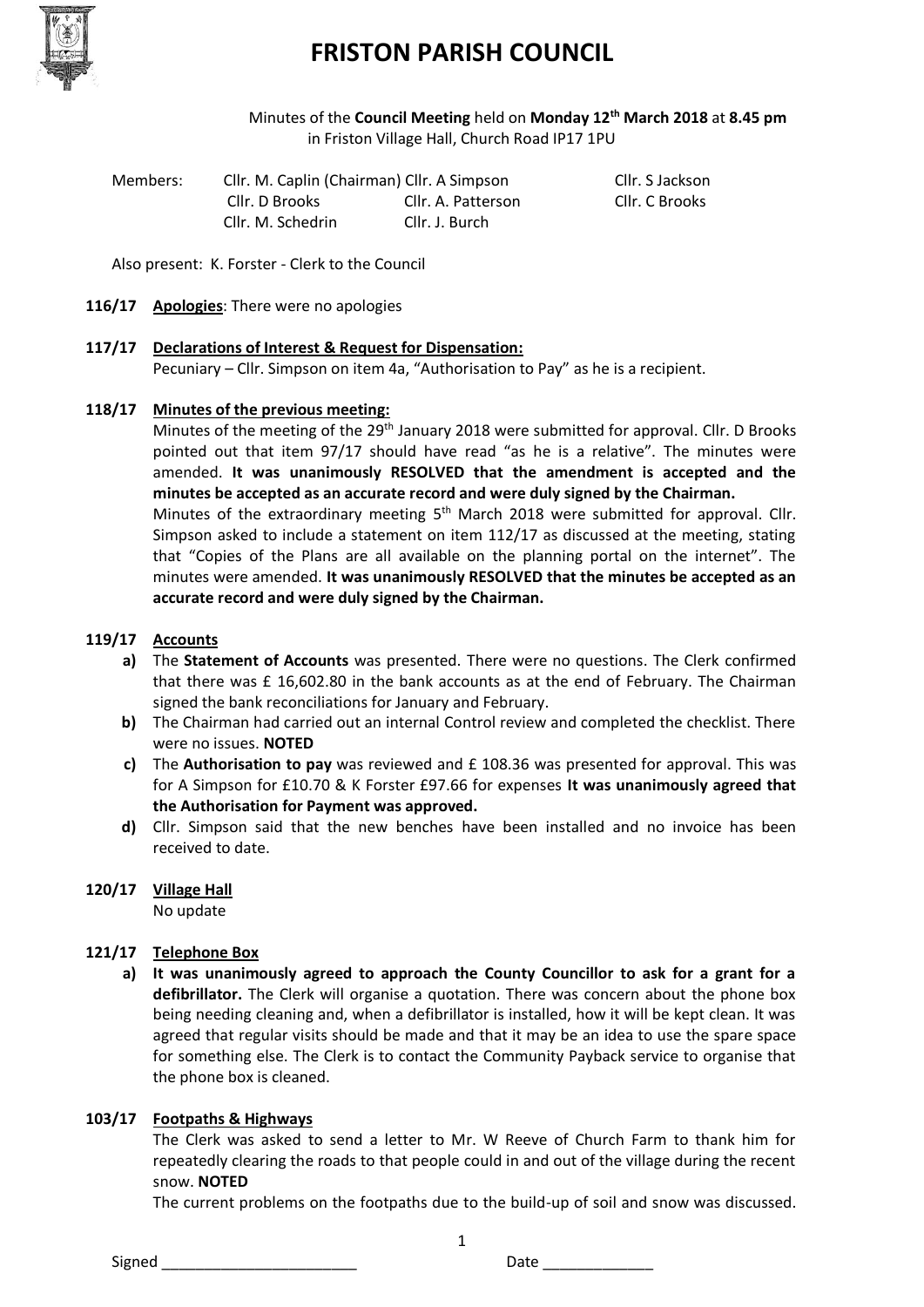

### **FRISTON PARISH COUNCIL**

It was agreed to keep an eye on it and refer to highways if required.

#### **108/17 Planning Application DC/17/0558/FUL Grange Farm**

After review, the Clerk was asked to communicate the following to the planning department:

In principle the Parish Council accepts that this property needs to be developed however it is opposed to the following:

- 1. The access to the site is inadequate
- 2. There are only 2 on-site parking spaces which does not seem sufficient for the planned number of visitors
- 3. There is no comment on how the footpaths will be retained and maintained.

#### **The meeting closed at 9.20 pm.**

#### **The next meeting will be on Monday 16th April 2018 at 7.00 pm**

#### **Karen Forster**

**Clerk to Friston Parish Council,** Orchard House, Chediston Road, Wissett, Halesworth, IP19 0NF [fristonpcclerk@btopenworld.com](mailto:fristonpcclerk@btopenworld.com)

Phone: 01986 785428

Signed \_\_\_\_\_\_\_\_\_\_\_\_\_\_\_\_\_\_\_\_\_\_\_ Date \_\_\_\_\_\_\_\_\_\_\_\_\_

2